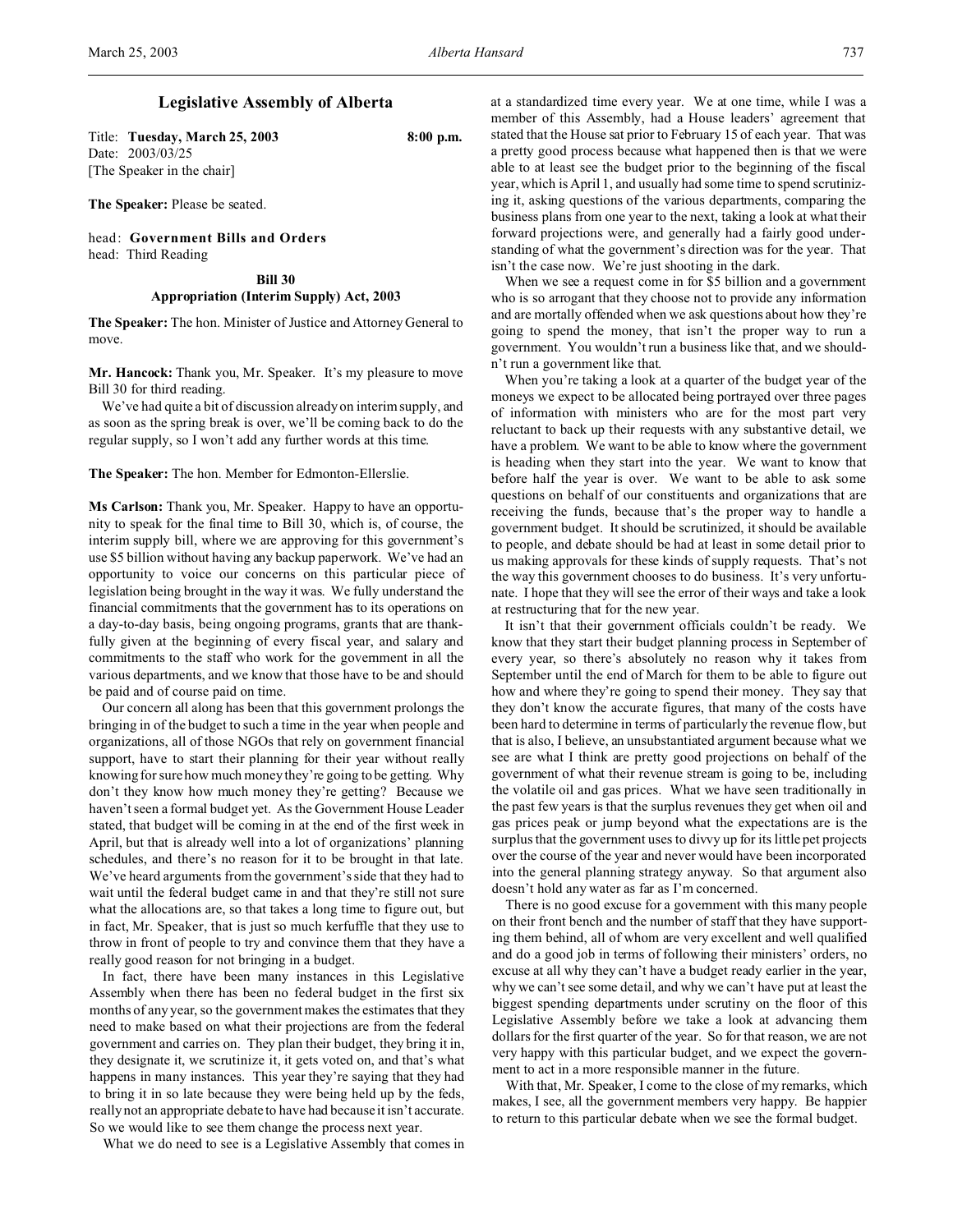**The Speaker:** The hon. Member for Edmonton-Strathcona.

**Dr. Pannu:** Thank you, Mr. Speaker. I want to make some brief comments on Bill 30, Appropriation (Interim Supply) Act, 2003. I raised several questions during an earlier stage of the debate on this bill in this House, and I heard a very spirited defence from the Government House Leader, the Minister of Justice and Attorney General. He was trying to defend what I think is the indefensible; that is, an unexplained and unjustifiable delay in bringing forth the real budget for fiscal 2003-2004 before this House by now.

Since the government failed to act in a timely fashion in bringing forward the budget for the next year as a whole, it found it necessary, therefore, to bring Bill 30 forward, asking the House to approve close to \$6 billion, according to my count on that evening, without really providing information that's normally required by Assemblies such as this one before its members can based on good information vote for or against the bill. That information not being there, it's difficult, therefore, to really debate the legitimacy of various items in this bill and have a discussion back and forth on whether or not the moneys requested, the amounts indicated here in the bill, are indeed justified and merit the

support of members of the Assembly.

### *8:10*

However, we are cognizant of certain other imperatives. The public service employees have to be paid. The Assembly's expenses have to be paid. There are bills there that await being paid. So the money is needed. There's no doubt about it. It's just the lack of appropriate and necessary information that will help us as members of the Assembly to scrutinize the requests made here. That's the issue.

As to the arguments given by the hon. House leader the previous evening when I raised some questions with respect to why the delay in bringing forward the budget for next year, the volatility of markets and the federal government's budget were two main reasons that were given, and neither of them was either compelling or convincing in any real sense. The federal government brought its budget forward quite some time ago, so that in itself is no reason why the provincial government here could not have prepared its own budget and brought it before the House by this day. The volatility of the markets continues, and that's in the nature of the markets given both the international situation and the normal speculative character of international markets in the current era of finances moving back and forth across national borders every minute of the 24-hour cycle of every day. So factors such as volatility, unpredictability, instability in the market are something that's normal, not something that's abnormal. If the normal fluctuations of the market are used to justify an unusual, an abnormal delay in the presentation of the budget, that isn't very convincing, and one can only say, then, that the government hasn't really done its job in a timely fashion.

The Minister of Finance will have an opportunity, I understand, on April 8 to bring forward the budget, and these numbers will obviously be blended into those overall numbers. We will hope that at that point there'll be adequate information provided in the budget documents for this Assembly to seriously debate the estimates and proceed to vote on those estimates.

So in the meantime to assist the government in its desire and ability to pay the bills that have to be paid – the budget may be delayed, but the payments can't be; that's recognized – I will be giving a sort of conditional support to the bill.

With that, I conclude my remarks on Bill 30, Mr. Speaker.

**The Speaker:** Hon. members, Standing Order 29 now is available.

[Motion carried; Bill 30 read a third time]

**The Speaker:** Before calling on the hon. Member for Edmonton-Ellerslie, might we revert briefly to Introduction of Guests?

[Unanimous consent granted]

### head: **Introduction of Guests**

**The Speaker:** The hon. Member for Edmonton-Glenora.

**Mr. Hutton:** Thank you very much, Mr. Speaker. It's indeed a pleasure always to stand up in this House and introduce to you and through you to members of this Assembly constituents, but there's a family in the public gallery this evening that is a little extra special. It's our senior counsel's, Rob Reynolds', family. It's quite unique, and it is on public record that Ritu is due on April 8, and we'll see how close to the date we are. I would ask that Ritu Khullar and Samir Reynolds please stand up and receive the warm welcome of this Assembly.

# head: **Government Bills and Orders**

head: Third Reading

*(continued)*

# **Bill 3 Electric Utilities Act**

**The Speaker:** The hon. Member for Edmonton-Ellerslie.

**Ms Carlson:** Thank you, Mr. Speaker. I am happy to have an opportunity to speak to Bill 27 for what will be the last time this evening . . .

**The Speaker:** Hon. member, the bill has not been moved. The hon. Member for Grande Prairie-Smoky.

**Mr. Knight:** Thank you, Mr. Speaker. I'm pleased tonight to move third reading of Bill 3, the Electric Utilities Act.

Certainly, there have been a number of concerns and questions raised in committee. Hopefully, in the time we have allotted in third reading, we'll be able to address some of those concerns, and we look forward to some more constructive criticism and debate with respect to this bill.

Thank you very much.

**The Speaker:** The hon. Government House Leader.

**Mr. Hancock:** Thank you, Mr. Speaker. There was a slight error in my process tonight, so I would move that we adjourn debate on Bill 3 so that we can proceed with Bill 27 as was previously agreed with the opposition.

[Motion to adjourn debate carried]

### **Bill 27**

# **Labour Relations (Regional Health Authorities Restructuring) Amendment Act, 2003**

[Adjourned debate March 25: Mr. Hancock]

**The Speaker:** The hon. Member for Edmonton-Ellerslie.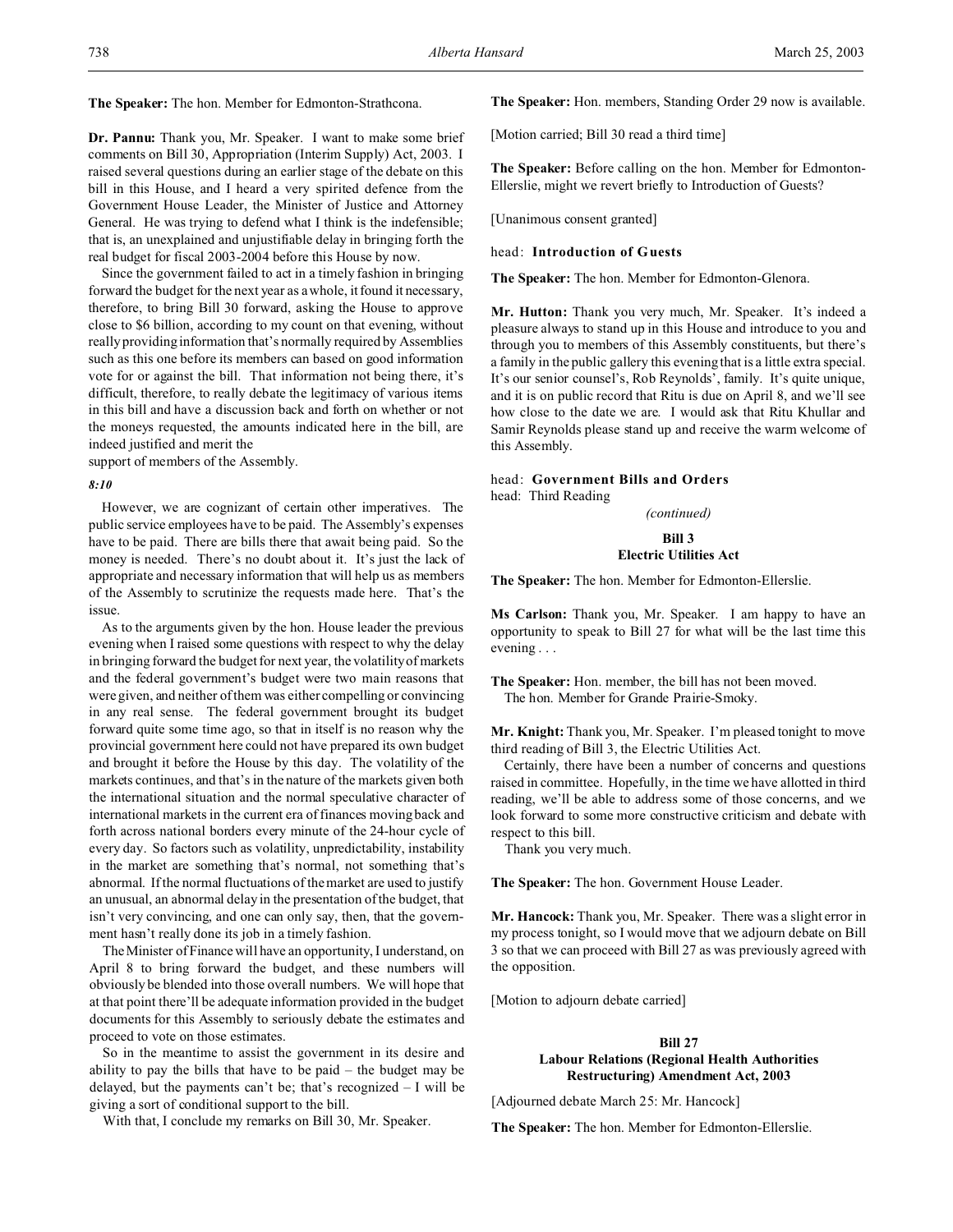**Ms Carlson:** Thank you, Mr. Speaker. We'd like to thank the Government House Leader for the small amount of confusion there. It's a good thing, I think, that this is the final week before we have a short spring break and everybody has the chance to get a little rest and recharge their batteries.

As I started out saying a few moments before, it's a pleasure to be able to speak to Bill 27. It's not really a pleasure that this is going to be the last opportunity we have to speak to it in this House at this time. We have had some concerns with this particular bill, as have been outlined over the few hours of debate that we have been entering into over the past week. This is one of those bills that we've truly seen get the bum's rush through this Legislature. It was introduced last week and is already coming out of third reading and may see Royal Assent by the end of this week. So this could be – we'll have to check and see the records; we haven't had time to check the records yet – the fastest passage of a bill that we've seen in this Legislature from the date of introduction to the time it gets Royal Assent. I see the Government House Leader looking quizzically at me. I'm sure that with his vast resources he'll be able to check that and correct me if I'm . . .

**Mr. Hancock:** I'm sure that'll be on top of my priority list.

**Ms Carlson:** Yes. Mr. Speaker, he's stating that it'll be on the top of his priority list, and I'm sure that it will be. Accommodating anything that I ask for is always at the top of his priority list as I have noticed over the past few years. Sadly not the case, although I have to say that when we do have important issues brought up, he does deal with them in a timely fashion, and we certainly do appreciate that.

With regard to this bill, it feels like a union-busting bill to us. It makes us ask the question: who's next? It makes us ask the question: why was this bill so quickly brought in and pushed through the Assembly? We haven't had those questions answered yet, and in spite of all the squawks we heard from the government side on the amount of debate that we've had on this piece of legislation, for such a substantive piece of legislation which will significantly affect health care workers in this province now and for the foreseeable future the amount of debate has been limited. For the most part, with the exception of this afternoon, it's been limited to squirreling away little hours of debate here and there after 9 o'clock at night in this Assembly, when most people in this province don't even know that we're at work.

### *8:20*

So it's been a problem for us. It's been a real problem. We've tried a couple of amendments. We didn't have time, I don't believe, to get all of our amendments to this particular bill on the floor. Our colleague from Edmonton-Gold Bar, who has been shepherding this bill and the critique of it through the Legislative Assembly, will be tabling any amendments that we haven't had a chance to talk to. I do know that the amendments that were brought forward weren't dealt with in as great a depth as we would have liked. I don't believe anybody in this Assembly actually had the opportunity to do the last stage of review in committee, which is a line-by-line, section review of the bill. There just hasn't been time due to the time allocation motion that was brought in on this bill after very little debate. The Government House Leader talked about seven hours of debate, but that was on three bills in total during committee; that wasn't per bill.

**Mr. Hancock:** Eight point five two.

**Ms Carlson:** Eight point five two, he is saying, on this one so far.

Well, that's good. Now we're getting to something that's about halfway to what a bill of this stature should have in this Legislature. It doesn't do anybody any favours in the long run to rush these bills through. We've seen that over time.

A lot of people complain that governments move very slowly, and that's true. I used to really hate that, but then when I see the legislation go through in a quick fashion . . . [interjection] I hear some more comments from the Government House Leader that I'm quite sure he'll be happy to put on the record.

The problem that we have seen over time when these bills get rushed through so quickly is that they end up being flawed in some capacity. We see them being brought back into the Legislature for some kind of substantive change in that year or the year following their speedy passage through, and that's worse than having taken the time in the first instance to take a look at the bill, to be able to put it out to the various stakeholder groups and to give them time to react. These bills that we send out to stakeholder groups and that the government has consulted on are generally speaking not the highest priority on those groups' lists, so we need to ensure that we have given them enough time to actually take a look at the bill, have the substantive parts of it discussed adequately, reviewed by whomever they choose to have review it, and then give them time to give their feedback to us. That's an essential part of this process, and it seems increasingly to be a missing part of the process.

I can't count the number of times in the past 10 years that people have phoned us and said, "Please hold that bill up just another day or two; we've got a couple of questions" or "Please hold it up; there may be a big problem with it." And we've passed it the night before. Generally late at night it's been passed, and there's no opportunity left to do that. We hope we don't see that same thing with this legislation, Mr. Speaker, because it's going to affect a great many people in this province and a great many workers whom the public generally relies on, those being health care workers.

With that, Mr. Speaker, I would like at this point in time to introduce an amendment at this stage because we have not seen our concerns adequately addressed with regard to this piece of legislation. Do you want me to read it into the record while it's being distributed? On behalf of the Member for Edmonton-Gold Bar I move this amendment. Will it have a number? Will it be A2? I see there was one earlier this afternoon. We will call it A2. The notice of amendment reads as follows: that the motion for third reading be amended by deleting all the words after "that" and substituting the following:

Bill 27, Labour Relations (Regional Health Authorities Restructuring) Amendment Act, 2003, be not now read a third time because it is the Assembly's view that the bill discriminates against employees of regional health authorities by taking away the right to strike and the right to termination pay.

### **An Hon. Member:** Is this a hoist?

**Ms Carlson:** This is not a hoist; this is a reasoned amendment. The hoist will come next.

Still our biggest substantive concern about this bill is how it discriminates against employees by taking away both their right to strike and their right to termination pay. We heard yesterday the minister, I think it was, explaining the reason why he was taking out the right to termination pay. He talked about what happens with the restructuring when employees get laid off and then are rehired really within the same organization but are then eligible for severance pay. He said that that was the reason why they wanted to have this particular part of the bill in it.

Inasmuch as it pertains just to those particular situations, we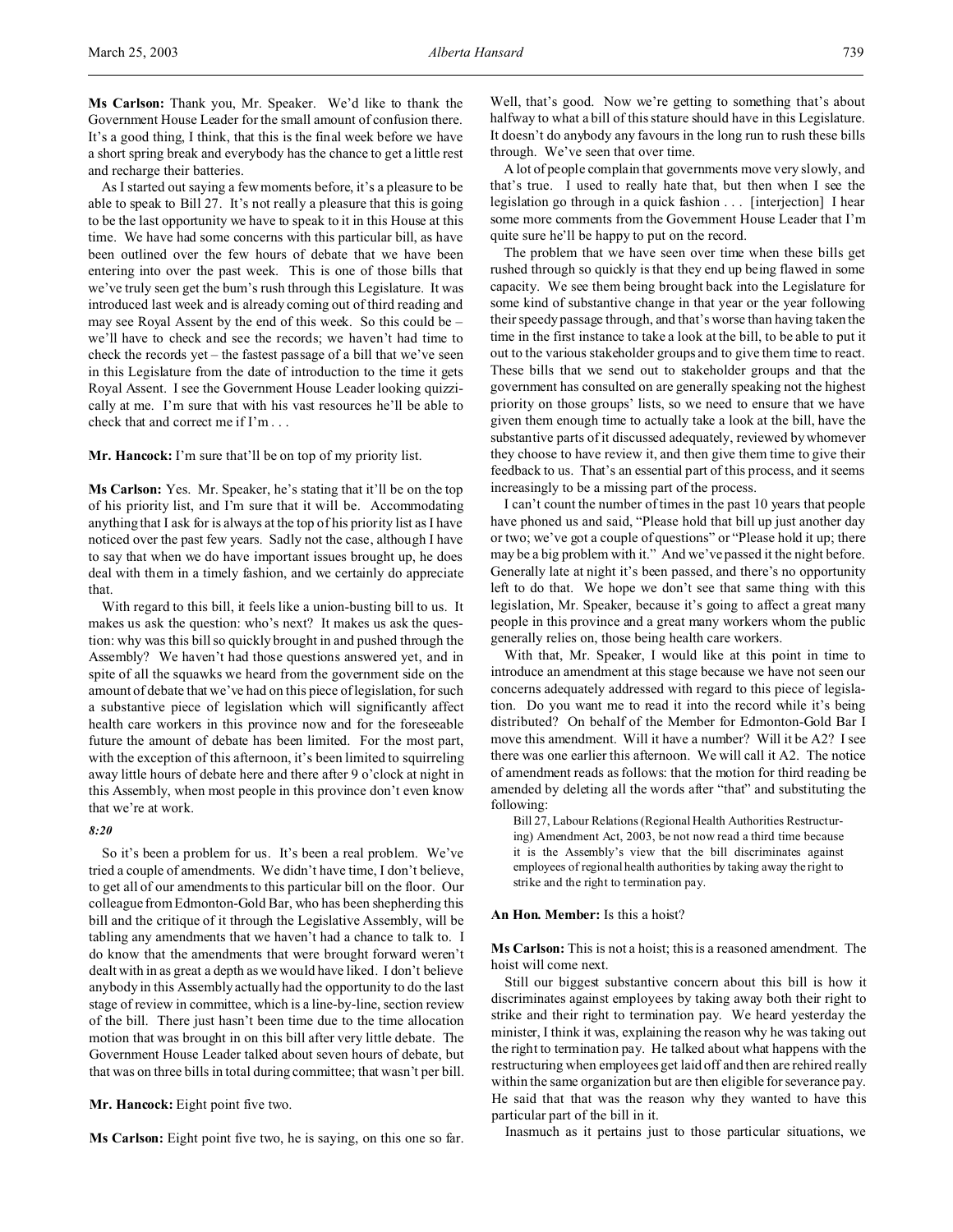understand his dilemma. We believe that there are other manners by which he could deal with this particular situation, and those are private agreements with those authorities given the nature of the changes and crossover bids, talking to the union leaders and getting an agreement, a tactical agreement on how to move forward as the restructuring happens. We believe that that's entirely possible to do. If both parties go to the table in good faith – and we have seen that kind of good faith evidenced by the unions; government needs to also do that – then we believe that there are other ways around that particular obstacle other than changing it in the legislation, Mr. Speaker.

When we see the government move to legislation to make that kind of a change, we have to ask the question: what else? What else is this here for? What else can we expect to happen in the near future? Why is it that they don't believe that they would be able to operate with the unions on a good faith basis to negotiate these kinds of agreements? That's our concern with this bill. We haven't seen that adequately addressed in any of the debate that we've seen here and certainly not by the minister who is responsible for this. It seems to be a question that he avoids. That does not build our trust with where they're moving on this bill, and I'm certain that it doesn't do anything to build trust amongst the unions that he's dealing with in that regard.

Then there's the part of this amendment that we believe discriminates against employees ofregional health authorities by taking away the right to strike. We believe that the right to strike is a fundamental right and that those employees have the right to use that in their arsenal of bargaining abilities if the need comes to that. Health care workers are not hugely militant to the point where the first thing they want to do is go on strike. They spend sometimes years at the bargaining table trying to negotiate contracts that are fair for both sides and work in a reasonable fashion. In my years in this province – and this is the province where I was born and raised – I have not seen health care workers strike without having been significantly provoked.

What is wrong with the current process that is here, unless the government doesn't wish to abide with a fair bargaining process? We saw shades of that during the teachers' strike last year. Looks like that's the way this government want to operate in the future. We have a real problem with that, Mr. Speaker. These workers have every right to strike. It has been a part of their agreements, it has been a part of their ability to negotiate, and it should be a part of their ability to negotiate in the future. This government I believe does not have the right to hold that kind of a hammer over their head and take away that ability from them, and we have serious concerns with that and as such have brought in this particular amendment as the last possible hope to see this government recognize the rights of workers in this province, particularly health care workers.

I would strongly urge all members of the Assembly to support this particular amendment because it is really worthwhile taking a look at. In the absence of having heard any reasonable and justifiable discussion from the government on why they're going forward with this, I believe this is the only option available to us.

So with that, Mr. Speaker, I conclude my remarks on this particular amendment.

# *8:30*

**The Speaker:** The hon. Member for Edmonton-Mill Woods on the amendment.

**Dr. Massey:** Yes. Thank you, Mr. Speaker. I would like to add a few comments in support of the amendment that we have before us. As the mover indicated, it is a reasoned amendment and as such is

allowed under our rules to be adverse to the principles that are actually contained in the bill. There are two major principles that are offensive to the opposition and to many Albertans, and the principles that are being attacked in Bill 27 are the right of a particular group of employees to strike and the right of a group of employees to termination pay. Those are two rights that have been hard won. It's taken a lot of years and a lot of negotiation and a lot of grief to have those two rights pretty well as givens in our province for the most part. I think most employers would respect the right to strike and the right to termination pay. So we see Bill 27 as being a backwards step, being an unfair step, and being a step that's unnecessarily confrontational with respect to the organized employees in the province.

Another characteristic, of course, of a reasoned amendment is that it may express an opinion. Certainly, the opinion that employees that are being denied the right to strike in Bill 27 and denied the right to termination pay – you didn't have to go much further than the steps of this Legislature to hear how passionately many Albertans feel about those rights and how passionately they feel about the government moving to take those rights away. It's unfortunate, Mr. Speaker, because it's so unnecessary. There was no attempt to consult with the groups that are involved, and you would think that that would be a basic piece of the process in drafting any legislation, that the government would have not only the courtesy but would sincerely want the input of groups of citizens that are going to be affected by legislation, and that hasn't happened.

I think it was on this bill that the minister indicated that after he had presented the bill, he immediately adjourned to a meeting with the people involved to inform them of the contents of the bill, and that's very unfortunate because that's consultation after the fact. It's one of the real flaws in this government's dealing with organized labour and with professional groups that often decisions are announced and then groups are approached, and it seems to me that it's putting the process backwards.

So this amendment attempts to rectify two of the most offensive provisions of Bill 27, and the amendment I think is very clear. Although the history of reasoned amendments and the success of reasoned amendments have not been great in the country, I'm hoping that colleagues in the Legislature will see fit to support this amendment.

Thanks, Mr. Speaker.

**The Speaker:** The hon. Member for Edmonton-Strathcona.

**Dr. Pannu:** Thank you, Mr. Speaker. I rise to speak on amendment A2 to Bill 27. I think it's moved by the hon. Member for Edmonton-Ellerslie on behalf of the Member for Edmonton-Gold Bar, and the intent of the motion is to give the government and the Assembly more time before this bill is passed so that further and necessary consultations can be held.

If this amendment is passed by this House, it'll also allow the government to develop necessary regulations that will really constitute the exact changes that are being sought by way of this bill. This bill is a shell to give the government and the cabinet the powers to make regulations as it pleases, and it's very difficult for the House to determine what the substance is of those regulations, in what both exact and proximate ways they will change the existing arrangements. The scope, the scale, and the nature of the changes are all unclear from the bill itself, so it's very difficult for me as a member and for the New Democrat caucus to even make an intelligent decision on this bill, whether or not to support it, because the detail, the substance is missing.

That being the case, the only plausible reason that I've heard from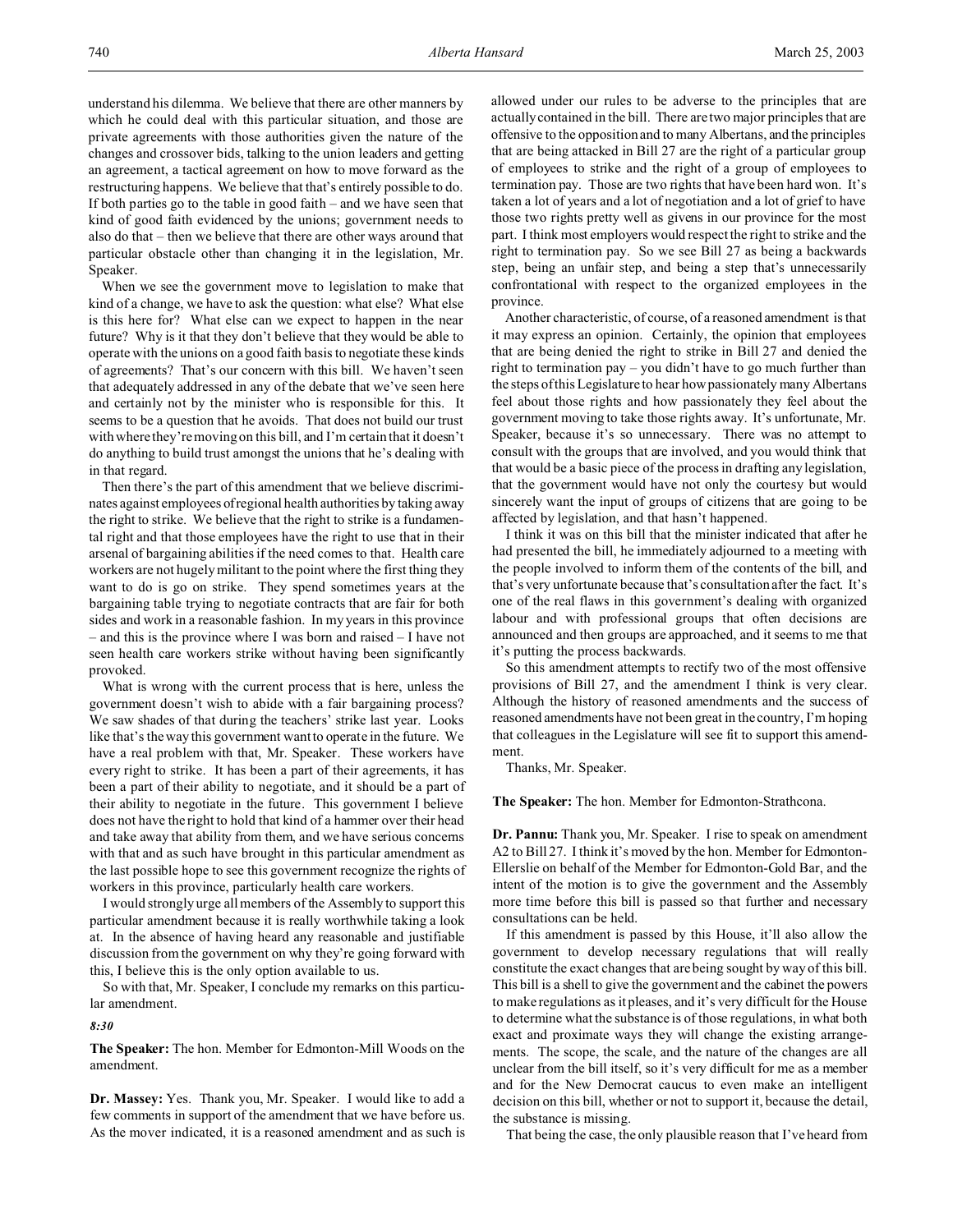the government side for rushing the bill through the House is that it needs to be passed by the end of this month because the contract with health care unions is running out. It runs out on that date; that is, March 31. Mr. Speaker, if it is indeed the case that this bill has no regulations accompanying it and the regulations are not yet even drafted, then how credible is it for the government to argue that it needs this bill in place in order for it to be able to use it as of the 1st of April to deal with the situation that will arise from the expiry of the existing contracts that health care workers have with the regional health authorities? It remains beyond me to believe that if the government has no regulations at this point, has not even done the drafting of those regulations – and if that's the reason why it's unable to share those regulations with us members of the House so that we could in an informed way assess, as I said, the scope, scale, and the nature of changes that the government plans to make using this bill, then the raison d'être for rushing it through for March 31 so that it's available to the government as a legislative piece to use to deal with the emergent situation doesn't make sense at all.

If there are no regulations at this point, then I can't see how this bill can be enforced come April 1 without those regulations because regulations are the essence of this bill. It's really a bill that should be called an act to enact regulations, I guess, rather than anything else. This may be about the restructuring of health care authorities, but there's nothing in the bill that gives me a reasonable amount of information as to the real intentions of the government on this.

### *8:40*

One can speculate on this – and I have worked very hard to be careful in speculating what the bill is about in my previous remarks on the bill – but I think this amendment that's before us, the reasoned amendment, which will mean that the bill will come back, I guess, for further debate before this House after six months, is perhaps at this stage the best way to deal with the conundrum that we find ourselves in, which is that it's difficult for us to vote on this bill unless we know what the regulations are, because it really is an attempt to seek the stamp of this House for the government to engage in the development of those regulations. Again, it's the regulations that should be approved by this House, not just this bill. So unless the intent of this bill is really to sort of get back at the union movement in the health care field for whatever reasons the government has and to break the unions, there's no reason why we shouldn't wait six months.

In fact, the unions as employees must be in my view consulted in the development of the regulations, which will give body and substance to this bill once those regulations are developed. So six months from now the government will have, I hope, consulted with unions, consulted with the employee groups who are going to be dramatically affected by this bill, and if those consultations indeed are undertaken by the government honestly and in sincerity, then the regulations that arise from those consultations will make this bill much better and will make this bill something that this House can intelligently debate and vote on.

My concern is that if the government proceeds, as it seems determined to do, to push this bill through the House tonight or tomorrow when it doesn't even have the regulations ready or drafted or consultations undertaken with the employees' representatives, then the effect of that failure on the part of government to not have consulted with the employees' representatives or its failure to have even draft regulations on hand and have shared them with this House to get the benefit of the debate and the scrutiny of this House as to the appropriateness of those regulations – all of this will simply profoundly alienate the very frontline workers who we expect to deliver health care services to us when we are ill, when our families

are ill and in whose care we place our life and expect them to make sure that our safety, the quality of service that we receive remain their first concern.

Workers who feel alienated, workers who feel mistreated, workers who feel excluded, workers who feel marginalized in the workplace and find themselves in a situation where the employer has all the marbles and workers simply have to obey the orders and have no recourse collectively to engage in serious negotiations and bargaining with the employer are not happy workers, are workers who are angry, workers who feel excluded. Anyone who has done any work in the area of management knows that good managers make sure that their primary concern always is that employees are kept onside, that the employees are not pushed into a corner where they feel confronted with unacceptable conditions under which they are forced to work.

So in terms of considerations from the point of view of good, effective, efficient, humane management or from the point of view of good, transparent politics, it makes no to sense to rush this bill through at this stage. This amendment certainly would help the House to pull itself out of this difficult situation where the government's determination to push the bill through has put us the members of this House; that is, to proceed regardless of the very considerations and the concerns that I have noted as to how the employees are likely to respond to this bill if it doesn't receive any input from them and if they are denied the opportunity to be consulted and have the opportunity to see the regulations. After all, it is those regulations that are going to affect their ability to bargain, the ability to have an opportunity to put their case at the bargaining table and to be able to make sure that as frontline workers they have the working conditions and the workloads that will permit them to provide health care services in a safe and nurturing way to people who, once they become ill, certainly are dependent on both the ability and the capacity of these workers to provide in a timely manner and in a professional manner the services they so badly need.

So for those reasons, Mr. Speaker, I support this amendment, and I hope that my colleagues in this House will also favourably consider supporting amendment A2 that's before the House. Thank you.

**The Speaker:** The hon. Member for Edmonton-Glengarry on the amendment.

**Mr. Bonner:** Thank you very much, Mr. Speaker, and it is indeed a pleasure to rise this evening and speak to the amendment. I welcome this opportunity because we are rushing a bill through this Assembly. It's a relatively small bill, but it's going to have a huge impact on what happens in this province.

We have heard time after time how there's been adequate debate, but I believe that if my math is correct, there were 74 members elected on the government side last election. Twenty-five of those are either ministers or yourself, Mr. Speaker, and that leaves 49 backbenchers who have spent next to no time adding input into this bill. I know that Albertans want to hear from these people. They want to hear about this amendment tonight. I would daresay that there isn't one member in this House that doesn't have at least one of those 7,000 union workers who are going to lose their right to strike in their constituency.

We have to realize that a strike is the last option. We also have to realize that for those workers – and I outlined yesterday when we were in Committee of the Whole how the employer has treated some of these union workers, people that started contract negotiations in 2001 because their contract was going to expire on March 31, 2002, and how even today, a year later, those people do not have a contract.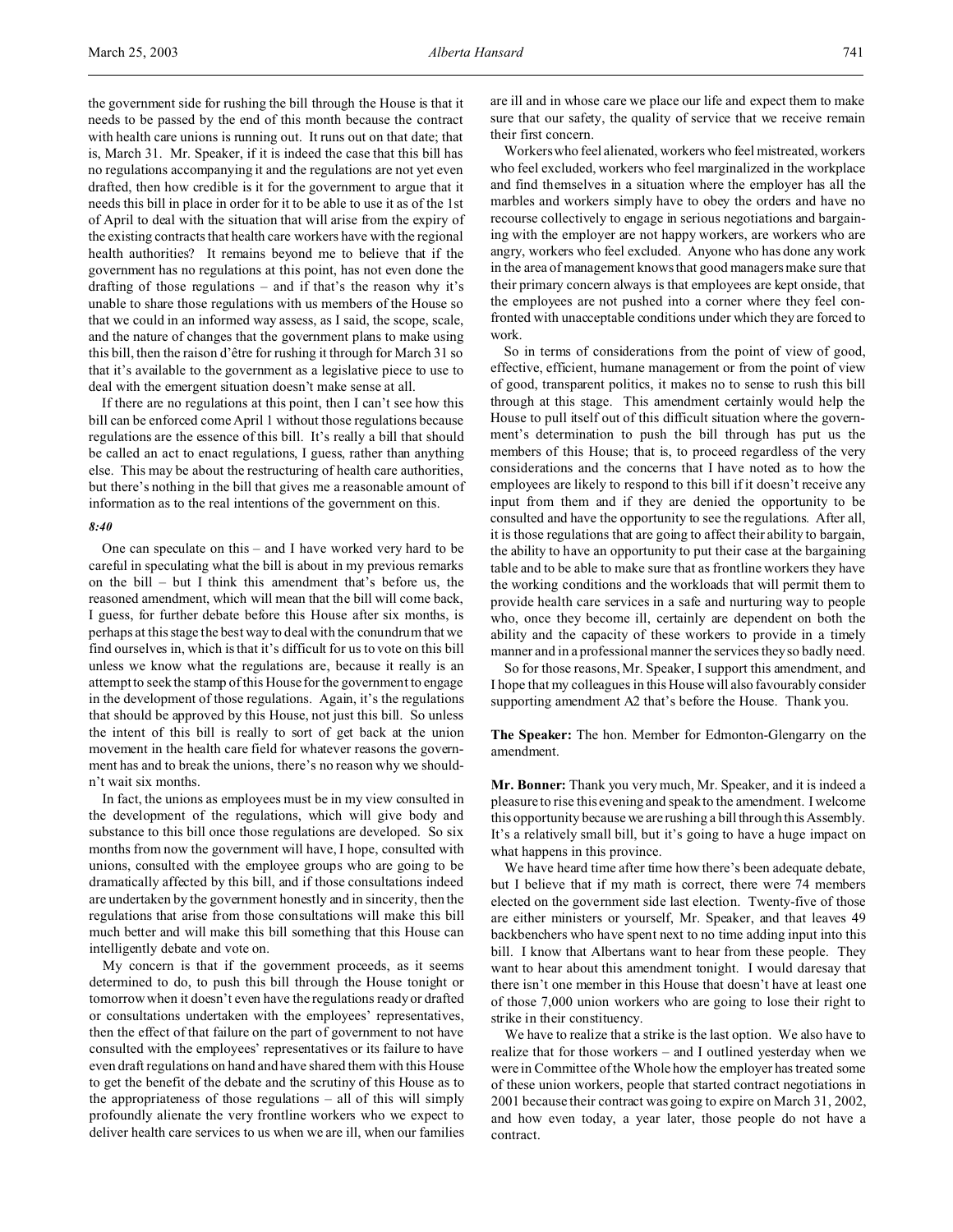### *8:50*

So we have a piece of legislation here that is poor legislation. As the hon. Member for Edmonton Strathcona, if I heard him right – I wouldn't be surprised if this piece of legislation were back on this floor and we were looking at amendments to it because it is such poor legislation, because it does lead to provocation, it does lead to illegal strikes. Certainly, if we are concerned about the welfare of those people, those most vulnerable people who are in hospitals, then we should be concerned that there is no interruption, that there should be honest and open and fair negotiation. But this amending bill offensive. The bill is offensive. The amendment is trying to make a bad situation a little bit better.

We only have to look at the examples in the world of where there has been peace between employers, peace between governments and unions, and where economies that were in far worse shape than ours here in Alberta have been able to turn around. I was reading the book *Road to Growth: How Lagging Economies Become Prosperous*, and this was written by Fred McMahon from the Atlantic Institute for Market Studies, AIMS, and I noted in here that in a state economies such as Massachusetts and Michigan they certainly didn't get into a confrontation with the unions. What they did in order to improve their lot was they lessened the size of government. It goes on to say:

In other words, Maine did not take the same cure as Massachusetts and Michigan – significant reductions in state government and taxes – and has not benefited from as strong an economic turn-around.

So we have many, many examples of what it is that we can do in order to have labour peace, what we can do to have productivity in this province.

We have two other examples from economies that have turned around, and I'm looking at the Irish and the Dutch strategies. To quote again from this book:

Yet the successful Irish and Dutch strategies were remarkably similar to what occurs in the United States, though motivated as much by policy decisions as by the market. While U.S. wages naturally tend down during economic weakness, in the Netherlands and Ireland, government, unions, and businesses worked together to get the same effect through planning.

I think that's quite important, and it's quite important particularly when we see the amount of consultation that went on in this particular bill. There was next to no consultation. As a result, we had people in the galleries; we had people that already are planning strategies as to how they're going to counteract the negative parts of this bill. It is unfortunate that we have to get to the situation where we do have labour unrest in this province where it will lead to job action, whether it's work-to-rule, whether it's very poor relations in the workplace. All of these are not productive, and it could have been avoided. That is the thing: it could have been avoided. But once again we rushed. Once again we did not go out and certainly consult with all stakeholders. How much simpler it would have been if we would have simply had those regulations ready to ease the suspicious minds that these unions have.

Certainly, they have been given good cause in this province, Mr. Speaker. I can think of shortly after we were elected how a strike at the *Calgary Herald* went on and on and on, yet we did not have any intervention. I can think of just recently where at the Shaw Conference Centre we had a strike, and it was allowed to go on for months as well, and it was to the point where Shaw Communications didn't even want their name associated with it. So we saw press releases coming out with the Convention Centre, not the Shaw Conference Centre, because, again, this was damaging to their image and damaging to other sectors of their business.

We have legislation in front of us that certainly is going to infringe

on the rights of 7,000 workers, and as a result, Mr. Speaker, we are going to have labour unrest in this province, and it's labour unrest that certainly could have been avoided. So I would urge all members of the Assembly to support this amendment. I would certainly ask all members of this Assembly not to support this bill that robs health care workers and their unions of their right to due process when it comes to basic labour relations.

Mr. Speaker, I certainly will cede the floor. I know that as I mentioned earlier, there are 49 other MLAs that have the opportunity to speak to this bill and to this amendment, and I do know that their constituents and especially those constituents who are involved in some type of union would love to hear their comments and their input on this particular amendment and this bill.

Thank you very much for this opportunity to speak to the amendment.

[Motion on amendment A2 lost]

**The Speaker:** The hon. Member for Edmonton-Ellerslie.

**Ms Carlson:** Thank you, Mr. Speaker. On the bill?

**The Speaker:** Well, I do believe I've already recognized the hon. Member for Edmonton-Ellerslie to speak on the bill. The hon. Member for Edmonton-Mill Woods.

**Dr. Massey:** Thank you, Mr. Speaker. I'm pleased to have the opportunity to speak to Bill 27. I would like to, if I might, introduce an amendment to Bill 27, the Labour Relations (Regional Health Authorities Restructuring) Amendment Act, 2003. On behalf of my colleague from Edmonton-Gold Bar I move that the motion for third reading of Bill 27, Labour Relations (Regional Health Authorities Restructuring) Amendment Act, 2003, be amended by deleting all the words after the word "that" and substituting the following: "Bill 27, Labour Relations (Regional Health Authorities Restructuring) Amendment Act, 2003, be not now read a third time but that it be read a third time this day six months hence."

**The Speaker:** The hon. Member for Edmonton-Mill Woods does have the floor and can proceed.

**Dr. Massey:** Thank you, Mr. Speaker. The amendment is, as all the members recognize, a hoist amendment, and the intent is to put an end to the discussion of the bill and in fact to let it die and not to become law in the province. There have been a number of speakers, I think, who have outlined very clearly the reasons why that should be the case. The bill, in essence, is unfair to a group of Albertans. It takes away their rights, and as a bill that does that, it deserves to die on the Order Paper. In fact, it should never have been before the Assembly.

#### *9:00*

I won't go over all the arguments that have been made in terms of what's wrong with the bill, but again the workers, the professions that are involved are very, very offended with the provisions of this act and rightfully so. They see this as a bill in which progress is being not only halted, but the clock is being turned back to an era where employees were often treated this way and in other jurisdictions where employees are treated this way to their detriment, Mr. Speaker.

So, again, speaking to the hoist amendment, it is intended that the bill, Bill 27, with all its provisions die and that things remain the same as they are. We had hoped that if the government has objec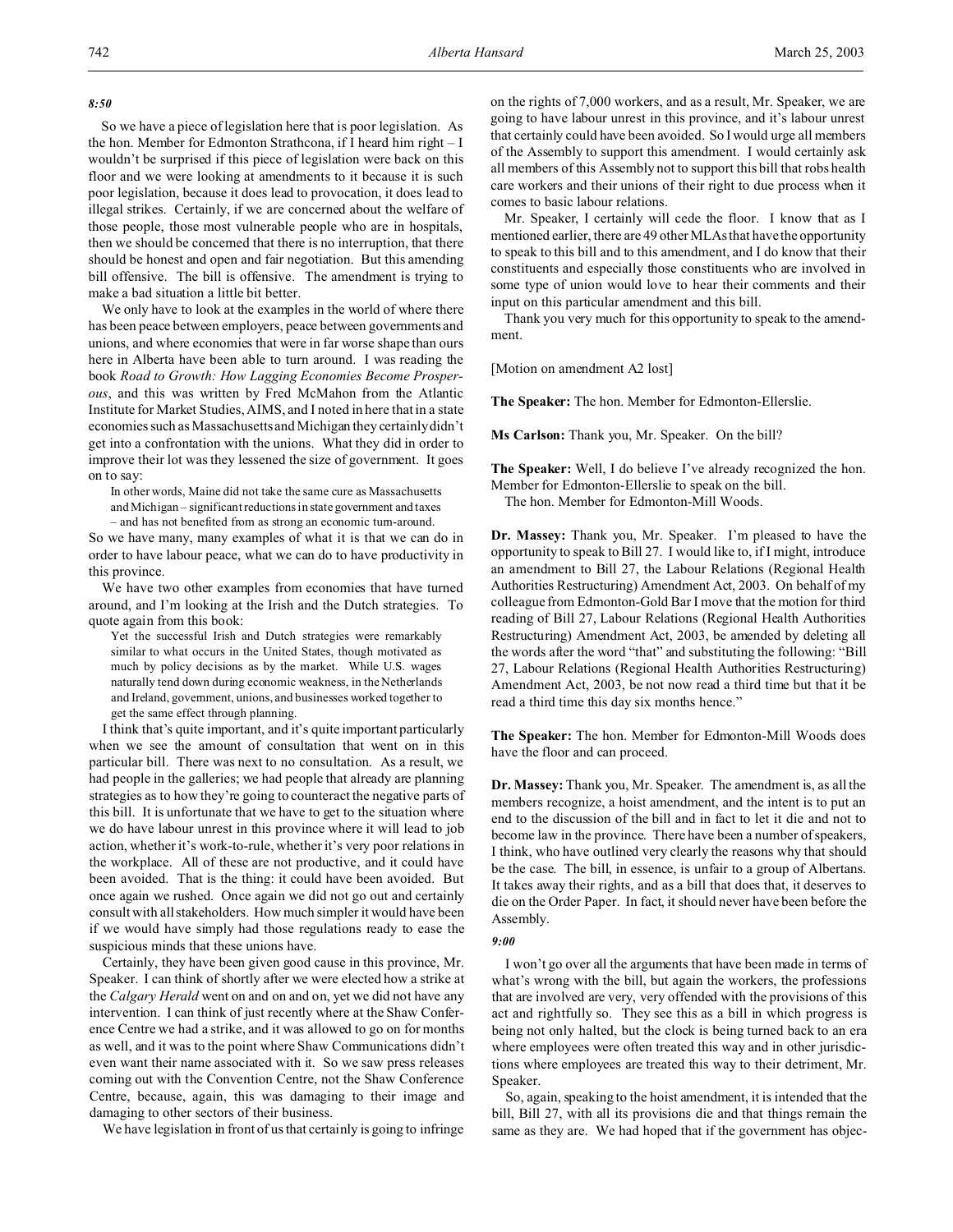tives in this area, once the bill has been hoisted, they might then take the opportunity, as they should have in the first place, to consult with the groups involved and then bring forward a bill that better reflects both the government interests and the interests of the employees that are affected.

Again, as I said previously, it seems only fundamental in labour relations that you would spend some time talking to the people that are going to be affected by your decisions before you make those decisions and even more fundamental that you would before changing the laws of the land have, if nothing else, the courtesy to talk to those groups to hear their views, to not only hear their views but to look to them for help with solutions. I'm sure that were they given the opportunity, they would have been pleased to contribute to the dialogue and the solution of the problem, and it's a problem that only the government seems to have at this point.

With that, I think I'll conclude, Mr. Speaker.

**The Speaker:** On the amendment, the hon. Member for Edmonton-Ellerslie.

**Ms Carlson:** Thank you, Mr. Speaker. I properly rise now to speak to the amendment, and this is, as my colleague has said, a hoist amendment. It is the last opportunity we have to try and get the government to pay attention to what we think is a substantive bill.

In third reading our choices of what we can do to bring attention to the issue at hand are limited. We can try to have a recommittal of the bill, which is what we did earlier this afternoon on this, send it back to committee so that we can finish up with what we were talking about in committee. When that fails before the House, then we have the ability to do a reasoned amendment in third reading, which is what we just talked about, where it takes out a piece of the bill that is particularly offensive to us. Of course, that also failed here this evening, so we are at the very last stage of this particular bill, which is a hoist.

### [The Deputy Speaker in the chair]

The intent of the hoist can be, as my colleague said, to put it out there in the ether and let people talk about it and think about it and hope that the government never brings it back. People think that that's unreasonable sometimes, but in fact in this Legislature we have had cases where that has happened, not that a hoist has ever been successful in the past while I've been here, but what has been successful is talking out bills until the government decides to leave them on the Order Paper over the summer time period.

As they have these bills out there in the community for people to talk about and hash through, often they do find out, they are convinced, that the bills are flawed, often fatally flawed, so many of those bills never do come back in the fall sitting. Of course, then they die at the end of that particular legislative sitting, and that's a good thing. Those bills that we've seen that have died on the Order Paper or never have been brought back have been fatally flawed, and we think this is also a fatally flawed bill that should have the same kind of future for it.

At the very least what the hoist does state is "that it be read a third time this day six months hence," which would bring us back into session in – this is March; April, May, June, July, August – September, a little early for this government but certainly doable. They don't like to come in until the end of November so that we can be out in time for Christmas and nobody has to work too hard. But, you know, we could come in a little early this year. [interjection] Well, perhaps the Government House Leader works hard when we're in session, but I see a whole lot of pocketbook reading going on in corners of this particular Assembly and a lot of chitchat happening and often not a lot of work.

**Dr. Massey:** And a lot of solitaire played on computers.

**Ms Carlson:** Yes, a lot of solitaire playing on computers, as my colleague from Edmonton-Mill Woods has also noticed. [interjection] Well, the Government House Leader has some comments to make about the work schedule of people, and it certainly isn't the Official Opposition that has to find paid jobs on committees for their members, because we're quite busy keeping an eye on what this government is doing, talking to the people about what they think about what this government is doing, and putting that information together to come back into this Assembly. The Government House Leader may not realize it, but Official Opposition members don't have the kind of staff complement that people on your side of the House do, not only in terms of direct staff but in terms of access to . . . [interjection] There's the Government House Leader chirping away again, and of course those records will also now be in *Hansard* for all and sundry to read, so keep it up. This could be fun. Lots of good stuff to ship out to your constituents.

### **Dr. Massey:** I'm here. I'm listening.

**Ms Carlson:** Yes. One of your constituents and my colleague from Edmonton-Mill Woods is listening with rapt attention, and I'm sure you're also providing some interesting amusement for all of the great and wonderful staff who work at *Hansard*, who really have what must be one of the world's most boring jobs translating what we have to say. As much as we think that what we're saying is brilliant, there are moments when it could be a little draggy for everybody concerned. [some applause] It's nice to see so much applause from the Assembly. People are actually listening to what I am saying. I do appreciate that. [interjections] Well, I see that Calgary-Shaw and the Government House Leader and the Member for Edmonton-Castle Downs all would like to enter into debate on this hoist, and nothing could please us more than that happening and to have those comments that they've made be a part of the history of this province for ever and ever and ever.

Unfortunately, we don't have for ever and ever and ever on this bill. Shortly, in probably 10 or 15 minutes, we'll have a vote on this amendment, and I fear that it will suffer the fate that the other hoist amendments have suffered in this particular Assembly and that the government continues not to listen to what we think is a very good idea. Just set the bill aside for a little while, think about it over the summer, get some more feedback, talk to the unions, figure out a way to work out some of these issues in a less confrontational manner. This government has all the power anyways. They don't have to succumb to these kinds of tactics to get what they want.

We would just urge them to act with some reason at this particular time and encourage them to support the hoist amendment that we see before us today under the signature of the Member for Edmonton-Gold Bar, who has worked so hard and so diligently on ensuring that we fully understood the implications of this particular bill in this Assembly.

Thank you, Mr. Speaker.

# **The Deputy Speaker:** The hon. Member for Edmonton-Strathcona. *9:10*

**Dr. Pannu:** Thank you, Mr. Speaker. I rise to speak on this hoist amendment. I think it's an opportunity for this House to seize this moment and fix a situation that really is quite disturbing. It threatens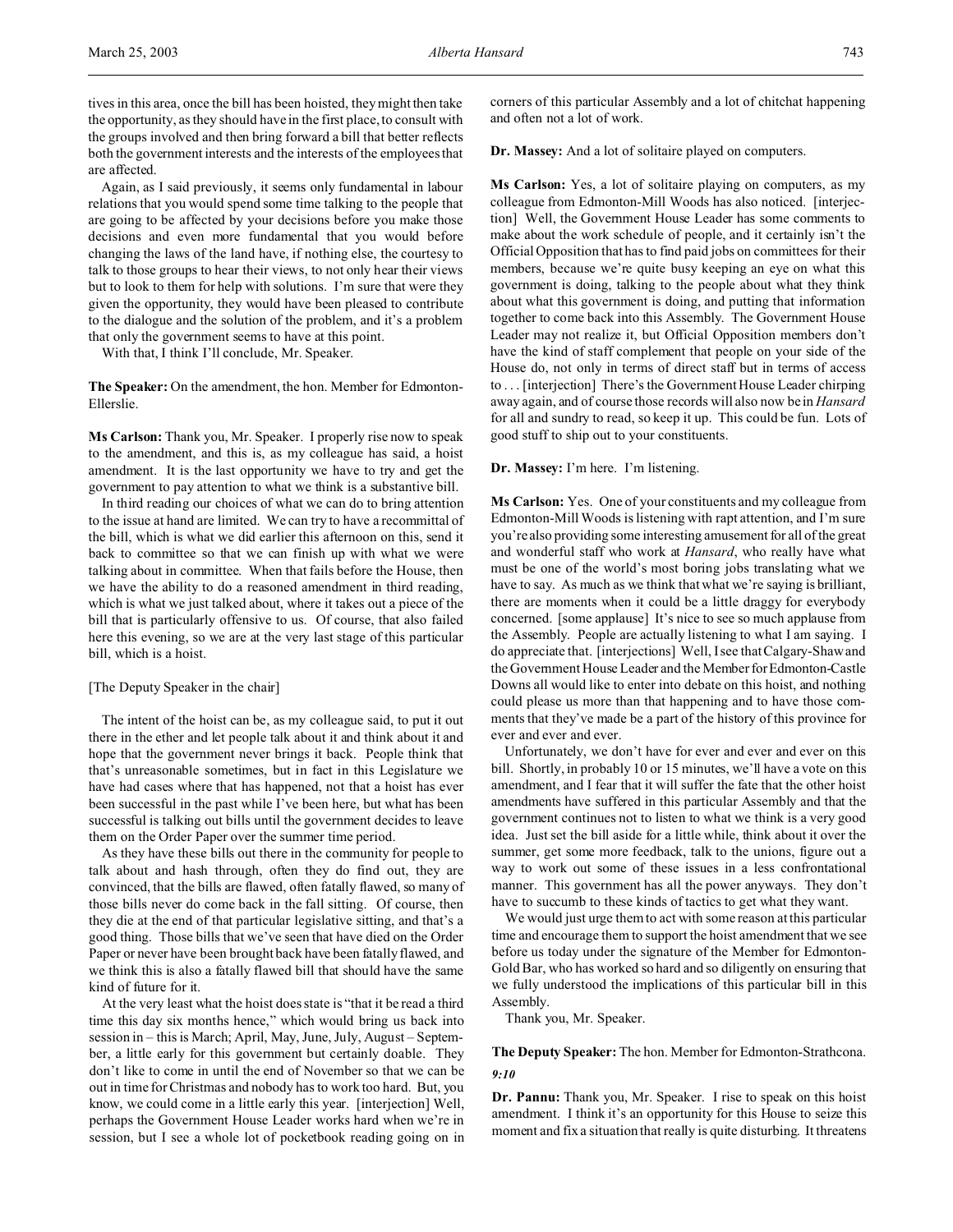labour peace in our hospitals. It certainly threatens the longestablished and democratic rights of employees to organize and be represented by a union and to have the right to strike. These rights are simply being swept aside by this so-called innocuous legislation which seeks relatively modest change, using the words of the minister responsible for the area of labour relations.

Mr. Speaker, it's a bill that really is quite radical and far reaching in what it will do. It will set back labour relations in this province by 30, 40, 50 years, and that's not what Albertans want, that's not what health authorities should want, and that certainly is not what patients want. Patient safety must always remain a prime concern of all of us. Health authority boards, frontline workers, health care unions, this Legislature, the Minister of Health and Wellness, the Minister of Human Resources and Employment, everyone should put first and give highest priority to patient safety.

If this legislation is passed, which will deprive over 7,000 frontline health care workers, employees of regional health authorities in this province, I cannot see how taking their fundamental rights away will contribute to improving the conditions which guarantee patient safety or improvement in the quality of services provided in our hospitals to those of us who become sick and become vulnerable as a result and dependent on the good judgment, good logic, professional ethics, and commitment of the people who provide us health services.

Giving extraordinary powers to the Labour Relations Board to impose settlements, to sign agreements unilaterally, and hand them down to employees makes absolutely no sense. Whether it's the case that the labour board will have the right to do it both to the employees and the employers doesn't cut the mustard here. It's a very, very extraordinary piece of legislation in that it empowers the board, just the chair of the board, to do all of these things either to the employers or to the employees, and I don't think that should be acceptable in a free and open and democratic society. No board should have that kind of unilateral authoritarian right to impose agreements. Just to say that it levels the playing field for both sides in my view simply isn't an argument worth our attention. It's no argument. It's a nonargument.

If this bill passes, it will look like an attempt to rule and that the government is determined to rule by defeat rather than through appropriate legislation which has been carefully drafted: all its ramifications and implementations by and large are clear from the wording of the legislation. That's not the case with Bill 27. Quite the contrary. It's flimsy, it lacks any detail, and it puts all the powers of this Legislature into the hands of the Executive Council or the minister of the Labour Relations Board. This should never, never be contemplated, much less allowed to happen. Legislatures must remain supreme in the role that they play in our representative democratic political structures. They have a role which should not be abrogated or surrendered to other legitimate segments of the government.

So the effect of this bill will be in fact to write a blank cheque to the executive branch of the government to do what it wishes with the restructuring of the health authorities, with the rights of workers, with the collective bargaining process, with the working conditions, which we can all spell out that are necessary to underwrite patient safety in our hospitals. Patient safety is simply not possible to contemplate without the full co-operation and without the assumption that there's a motivated workforce and set of employees who are not only dedicated to the work that they do but feel appropriately rewarded and recognized for the work that they do. And these two conditions have to be there together, the dedication of the workers and the recognition of the importance of their work, guaranteeing them the respect and dignity that they deserve and should have.

So this bill will in my view destabilize the context of the workplace, the working conditions in such a fashion that it will both jeopardize the conditions which need to be there for patient safety to be put first and foremost and, secondly, it will jeopardize or certainly put in question the question of labour peace. Health authorities and hospitals as places where we go to seek healing and treatment and recovery are places that need predictability, that need amicable relationships and reasonable working relationships between employees on the one hand and employers on the other. If we turn hospitals into places where confrontation rather than co-operation is assumed by legislation, then we are in very bad shape, Mr. Speaker. This bill will lead to confrontation rather than voluntary co-operation and goodwill between employers and employees.

### *9:20*

If postponing the consideration of this bill by six months or so means that we work with the old rules and the restructuring transition must move more slowly and a little more painfully, so be it. I think it's a price worth paying for ensuring and for getting the conditions which are conducive in the long run to provide us, as patients and families of ill and injured and sick, the assurance that good care will be provided and patient safety will be the outcome of the conditions of work and the framework within which employers and employees work.

So I guess, Mr. Speaker, this hoist motion is well intended in that it will put this bill off the Order Paper for the next six or so months. It gives the government to reconsider its position, it gives the regional health authorities to reconsider their position, and it will give all parties to engage in a consultative exchange of ideas and positions out of which should emerge a much better piece of legislation, which we would hope will address the problems that I see arising if this bill is passed.

This bill in a way is inevitable, sort of part of the sequence of events that were contemplated when Bill 11 was passed. Bill 11 gave rise to Mazankowski, of the Premier's advisory committee, which produced the Mazankowski report, and the Mazankowski report anticipated this antilabour legislation which is before us now. It really is an implementation of the worst parts of the Mazankowski report, and I think the House should reject this attempt to legislate what in the judgment of most Albertans are the worst parts of the Mazankowski report. There are some good parts of the Mazankowski report, but they fade in significance when you compare them with the flawed parts of the Mazankowski report.

The only part of the Mazankowski report that has received full implementation up to this point, Mr. Speaker, as we all know, is the 30 percent increase in health care premiums. This is the second part that's coming up, and if this bill is passed, that will I think further worsen the situation in the health care field.

So I will support this amendment, and I hope other members will as well. Thank you, Mr. Speaker.

**The Deputy Speaker:** The hon. Member for Edmonton-Glengarry on the hoist amendment.

**Mr. Bonner:** Thank you very much, Mr. Speaker. Again I rise to speak to the amendments put forward by the hon. Member for Edmonton-Gold Bar, and in this particular case it is a hoist amendment. I think it's a very good amendment because it gives us a chance to look at this legislation. As I mentioned earlier, it is a simple piece of legislation, it's a short piece of legislation, but it's also very shortsighted. The benefits that we are going to reap in this province from this legislation are short-term because it will not in the long run lead to the very things that we wish it to, and that is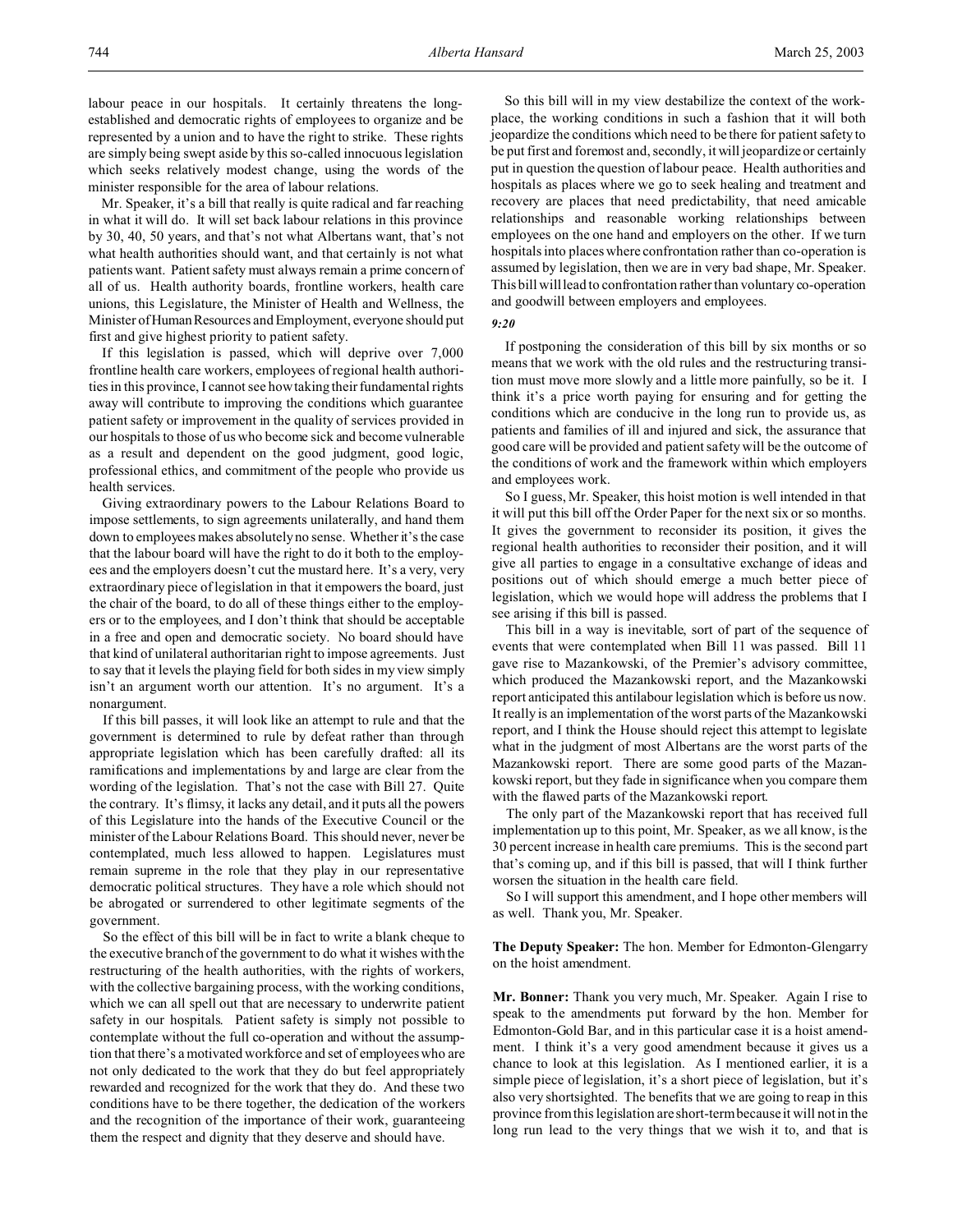harmony between labour groups, between employers, between employees, between the general public at large and the government. And what an excellent opportunity for us when we do have changes in the health care system taking place at the end of this month, what a great opportunity for all parties to sit down and look at problems they're going to encounter as we work through this particular new set of health regions and what impact it's going to have on the various unions.

I can't help but think back, Mr. Speaker, to the time when Lech Walesa was the head of the union and what a great, great person he was – certainly, this was at a time just prior to the crumbling of the Soviet Union – and how a person, a very intelligent person, a person with foresight, went from the point of being in jail in 1980 to winning the Nobel peace prize in 1983.

### **An Hon. Member:** That's quite a leap.

### **Mr. Bonner:** That is quite a leap.

Again, when I think of the oppression that occurred in the Solidarity trade union in Poland and what came out of it, it was remarkable. And I think that this legislation right here in its own much smaller way with less impact is going to do the same thing here in Alberta, that we're going to set up leaders in this province who are going to be extremely powerful. These leaders of the trade unions are certainly going to be militant because this is exactly what this type of legislation is doing to their rights.

I have to look at a quote that Lech Walesa made, and it comes from a great little book, *Great Quotes from Great Leaders*, and he goes on: "Everyone wants a voice in human freedom. There's a fire burning inside of all of us." The last thing we want to do in this province, Mr. Speaker, is ignite those fires of union unrest, because we have, as the minister has said countless times in this Legislature, relative peace amongst the unions and the employers. There certainly have been bumps along the way and there always will be those bumps along the way, and to bring in a bill that is fraught with controversy, a bill that is regressive against the rights of workers, then we are simply looking for trouble down the road.

We have right now staff shortages in our hospitals. We have shortfalls in funding and financing of our health care system. We have workers who go to work every day who say they're at a track meet because they don't stop from the time they get there until the time they leave. Is this going to be the button that triggers job action?

As I mentioned earlier, as well, what a great opportunity this would be for all of those MLAs that were elected during the last election, particularly those that campaigned that they would be the people's voice at the table, yet we haven't seen those members get up and debate in this Legislature, especially on government bills. How refreshing it was this afternoon in this very House when the Member for Calgary-Montrose got up and certainly represented one of the injured workers in his constituency in a very strong manner. Certainly, I hoped that that would be a great, shining example to other members, other backbenchers who don't have to be stifled, because regardless of all the legislation that we pass in this Assembly, Mr. Speaker, we all realize that what is even more important is that this Assembly is a symbol of free speech in our democracy. To come in here day after day after saying to constituents that you're going to represent them, that you're going to be their voice, and then sit by and see a piece of legislation such as this go by without consultation, without even regulations being drafted so that the workers know what rules they're playing with is wrong, and that certainly isn't what those hon. members got elected for and what they thought they would have when they came into this Assembly.

They certainly thought they would have that opportunity to speak. As I said, I certainly do have a new respect for the Member for Calgary-Montrose because he did get up and he did speak.

### *9:30*

As we look around our region, we hear how we have the great work that's going on at our hospitals, whether it be the University, the Royal Alex, Sturgeon general, Grey Nuns, the Misericordia, all those wonderful hospitals, and our regional health authorities. To think that every member probably has in his constituency a few that are going to be affected by this legislation, yet we haven't had consultation. So this hoist would certainly give us that opportunity. It would give every MLA the opportunity to go back and see what those constituents of theirs think about this legislation. It would give them the opportunity to bring those views into this House and debate them openly and have that record in *Hansard*. How important that is.

I look at this legislation, and again reading in this book, *Road to Growth*, I think, Mr. Speaker, that we have to call a time out here, that we have to look at this piece of legislation, and we have to realize that it is fraught with failure down the road. This is like the Ford Motor Co. in 1958 when they pushed the Edsel out, and this is our Ford Edsel of this particular session. It's a piece of legislation that certainly might have some good components, but it's going to be badly overshadowed by its shortcomings.

When I was reading, certainly, in *Road to Growth* about how lagging economies become prosperous, I was struck by another quote in this book. It goes on to say, "Modern research shows that even the length of Great Depression, though not its onset, was more a policy error – too-tight monetary policy and inflexible wages – than a natural outcome." How those words ring so true when we look at Bill 27.

So, Mr. Speaker, I would urge all members of the Assembly to vote for this hoist amendment. It will give them the opportunity to go back to their constituencies to do the very thing they said they'd do when they campaigned at those doors, that they would be the voice of those constituents inside this House, not in a caucus meeting where there are no records but certainly where all of us can share net wisdom, can share net input.

Mr. Speaker, I certainly do support the hoist amendment, and I encourage all members to also support it. Thank you.

**The Deputy Speaker:** The hon. Member for Edmonton-Castle Downs.

**Mr. Lukaszuk:** Thank you, Mr. Speaker. It's really disheartening to see how desperate the opposition must be to further their own political aspirations and causes that they would actually dig into books and misquote world leaders and try to draw some desperate comparisons between what's happening here with the bill before this House and what has happened in Europe and in Poland.

First of all, you know, I'm not sure if a little history lesson would fall upon deaf ears with the Member for Edmonton-Glengarry or if he has already expanded his cognitive abilities in his misquotes, but I'll give it a shot anyway.

Mr. Walesa, who he has been referring to, was indeed a union leader and quite an admirable character in our century. However, he was a character who has come to prominence because he was fighting against an oppressive socialist government, a socialist government that would probably resemble a government that one of the political parties across the aisle would form if ever given a chance, along the lines of the NDP perhaps or the Liberals. However, what is more important, Mr. Speaker, is to point out the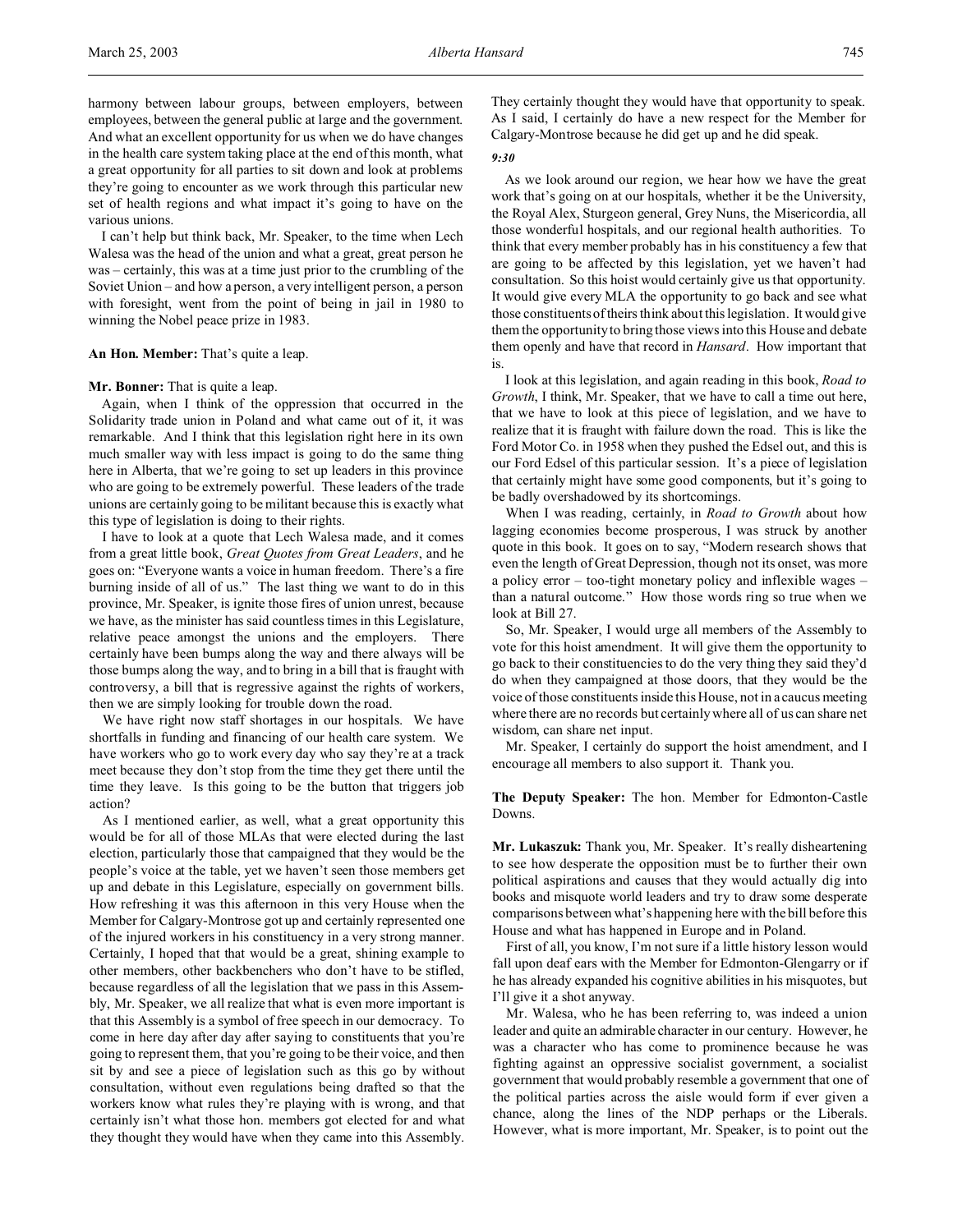fact . . . [interjections] Obviously, the opposition is not interested in having some historical errors pointed out to them, but I will persevere.

It is of importance also to point out that Mr. Walesa, while trying to overturn this oppressive socialist or perhaps even communist government, was modeling himself on Canada and the United States, on North American governments much like ours, the one that we are sitting in here right now.

What also ought to be pointed out for the hon. Member for Edmonton-Glengarry is that when Mr. Walesa actually had managed to overturn the government and form a government himself, he had formed a government that was as democratic as this government is and had adopted many of the policies of our Canadian governments, federal and provincial. Mr. Speaker, it would be blasphemous to draw a parallelism between Mr. Walesa and any union movement here in this province. We do not have oppressive governments that would even resemble those governments of eastern Europe at that time, and the governments that have been formed in eastern Europe since are indeed democratic governments which are striving towards . . .

**Ms Carlson:** A point of order.

**The Deputy Speaker:** The hon. Member for Edmonton-Ellerslie, rising on a point of order.

#### **Point of Order Relevance**

**Ms Carlson:** Yes, Mr. Speaker. *Erskine May*, page 393, relevance. Is the member speaking on the hoist amendment?

**The Deputy Speaker:** Yes. The hon. member is speaking on a hoist amendment. I haven't heard anything directed to that, but surely you're going to tie this all in.

**Mr. Lukaszuk:** Well, obviously the ability to properly reflect on historical fact is as short as the span of attention of the hon. members because I was indeed getting to that point.

What needs to be said, Mr. Speaker, is that hoisting ...

**The Deputy Speaker:** You were going to explain how what it is that you've been saying for the last few minutes is relevant to the hoist.

**Mr. Lukaszuk:** Indeed, Mr. Speaker. My comments are directly related to the hoist, as the opposition is arguing that this bill ought to be hoisted because the bill in itself presents such threats to the democracy of this province, parallel perhaps to what has been happening historically in eastern Europe. What I'm trying to exemplify is that there is no parallelism whatsoever and hence no need for hoisting.

# *9:40*

**The Deputy Speaker:** I think, hon. members, that inasmuch as the hon. Member for Edmonton-Glengarry did bring this whole issue into his reasoning for supporting the hoist, we must bear with the hon. member for the opposite point of view, for opposing the hoist, which is what I presume the hon. member is doing. So I guess that one is as good as the other.

The hon. Member for Edmonton-Castle Downs to finish.

### **Debate Continued**

**Mr. Lukaszuk:** Thank you, Mr. Speaker. Hence, since there is no parallelism, as I have, I imagine, clearly indicated, I would strongly urge this government to proceed with the bill before the House right

now and definitely vote against any amendment before the House to hoist this particular bill.

Thank you, Mr. Speaker.

[Motion on amendment lost]

[Motion carried; Bill 27 read a third time]

# **Bill 19 Gas Utilities Statutes Amendment Act, 2003**

[Adjourned debate March 25: Mr. Mason]

**TheDeputy Speaker:** The hon. Member for Edmonton-Mill Woods.

**Dr. Massey:** Thank you, Mr. Speaker. I'm pleased to have the opportunity to make some comments at this stage about Bill 19, the Gas Utilities Statutes Amendment Act, 2003. It's at this stage that the Assembly traditionally goes back to the principles of the bill and revisits them now that we've had an opportunity at second reading to speak to the principles and at the committee stage to look at the details.

It wasn't that long ago, Mr. Speaker, that the natural gas business in our province was pretty simple. I think most Albertans were pretty proud of the system that we had. It was reliable, it was low cost, and I think that, in general, Albertans felt good that we were using our natural resource for our own benefit. I even recall driving around the province and seeing signs that used to have arrows on them that pointed up to the sky and said, "You're looking at some of the cleanest skies in the world" because of our burning of natural gas. So I think there was a general satisfaction with the way things were going with the natural gas business in the province and, particularly, with respect to consumers.

I guess the question has to be asked: what happened? What was wrong with the system that we had in place, that most people were satisfied with, that was providing heat to our homes and energy for industry at a low cost? What happened to change things? I've heard answers to that question in a number of places. The most commonly given answer is that something happened south of the border, that it was actually moves in the United States and movements there towards competition that really were the spark that ignited a whole host of deregulation efforts across that country, and of course the explanation has spilled over into Canada. I guess the act that started it all was in 1978 when Congress ended the federal control over the price at the well. That seems to have been the beginning of the efforts to deregulate the natural gas industry, and as I said, it has spread north of the border, and we find ourselves with another bill related to deregulation.

They seem to be predicated on a number of principles, but there's one principle that underlies all of it, and that's a blind faith in the competitive market, that somehow or other the competitive market can do all and can provide low-cost, reliable service with respect to any commodity just given the right conditions. I think that that's questionable, and it's being questioned in a variety of places. It's certainly being questioned south of the border, where it first raised its head. The deregulation there has been characterized by a belief that competition will bring lower prices. One author has indicated that this seldom materializes for consumers, for those of us who have to have the supply of gas at our homes, that it may in some cases result in lower prices for industry but that it has yet to be proven for those of us who depend on it for heating our homes, that we'll be waiting a long time before it delivers lower prices for us and for a number of reasons. It seems that for every plan that's put in place – and that's certainly been the experience in our province – there are unforeseen market conditions that arise that prevent the price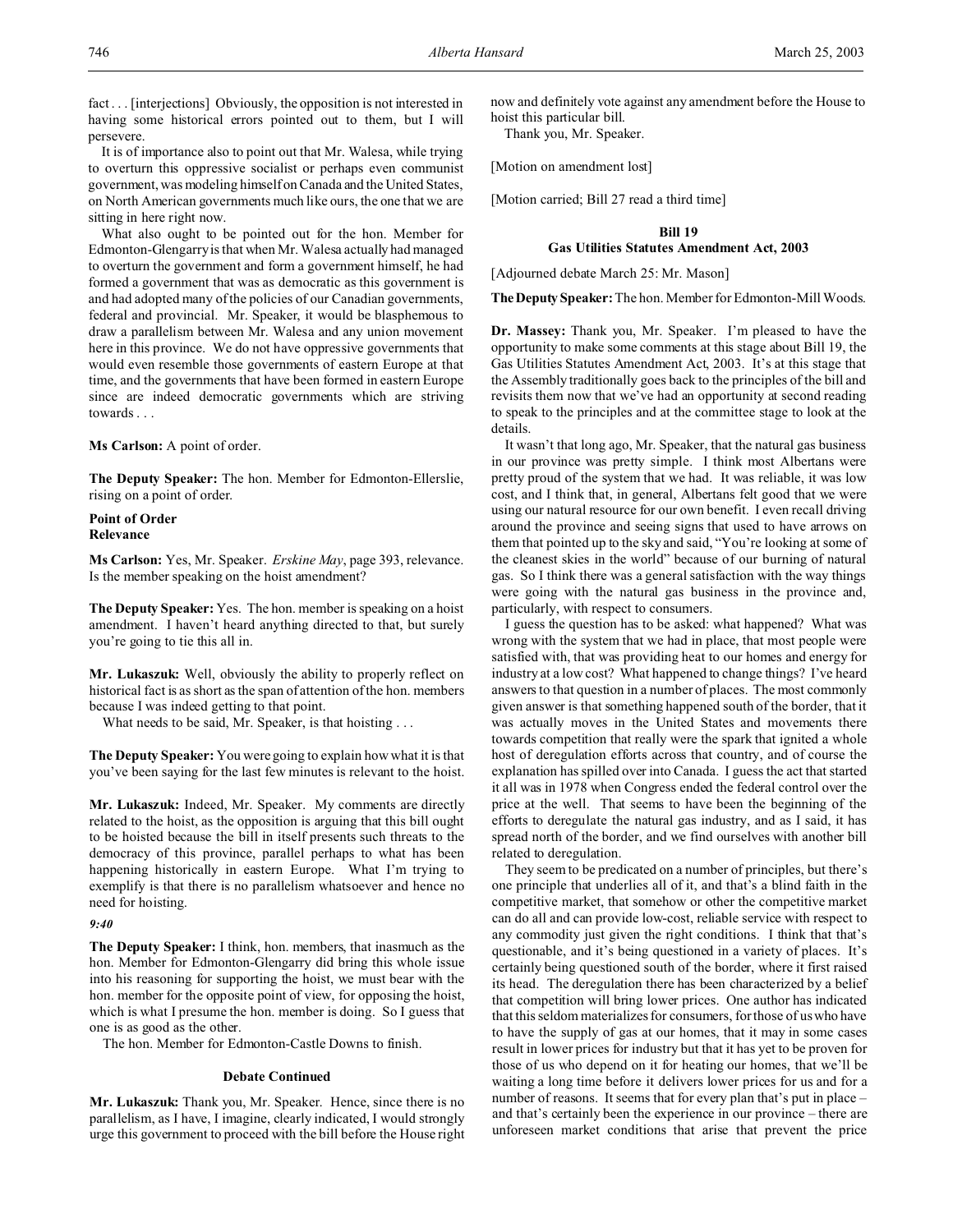reductions from coming into place, things like stranded costs that are passed on to consumers, and again it's usually residential customers that are the last, if ever, to benefit.

I looked at some of the summaries of the experience in the States, and they pointed out the real need for advocates, for families to be on top of deregulation legislation, and we really haven't seen or heard a lot of that in the debate. It's part of the problem that arises when legislation is moved through the Assembly as quickly as this legislation has been, that those groups who might speak for families, the conservation professionals, in many cases are not even aware of the legislation, certainly not aware of the provisions, and haven't had an opportunity to look at the kind of impact that it will have on residential consumers and customers. I think that that's unfortunate. I think that if you were going to predict anything, you could predict that we will be here at this same time next year or maybe even sooner, next fall, with some more amendments to the Gas Utilities Statutes Amendment Act, trying further to fix it, and again that will speak to the haste with which it's been pushed through the House.

It's rather interesting as you look at the bill, Mr. Speaker, that it is called a deregulation for the natural gas industry. If you look at the provisions of the bill and the kinds of regulations that can be made, starting with section 28.1(1), they lay out the regulations that the cabinet, the Lieutenant Governor in Council, may make. When you read that list, it's two and a half pages long, and it's astounding in what is supposed to be a deregulated market that there's a need for so many regulations. They go from "respecting the powers, duties, rights and obligations of gas distributors, default supply providers, retailers and customers" all the way through to "respecting records to be kept by gas distributors, default supply providers and retailers;"

- (h) establishing a code of conduct governing the relationship between
	- (i) a gas distributor and its default supply provider,
	- (ii) a gas distributor and its affiliated retailers, or
	- (iii) a gas distributor's default supply provider and an affiliated retailer,
		- or any aspect of the activities of the parties in the relationship.

I mean, the provision for what is going to amount to just a whole vast number of regulations is set up in this bill.

Instead of making life simpler for customers – and in particular my concern is the residential customers – life is going to become a lot more complicated. They're going to end up having to make some decisions that many of them feel ill equipped to make and are going to be put in I think an unsatisfactory position of trying to work their way through a number of retailers who will be making various offers to them and trying to understand those offers and the long-term implications. We've already seen examples of the retailers in action and the kinds of abuses that can occur and the kind of distress that's it's going to cause residential customers. We saw that earlier last week, I guess it was, in the Legislature with the case of an elderly resident who had been approached by a retailer with some rather unsatisfactory results.

### *9:50*

It's a bill and it's a move on the part of the government that, again, is hard to understand. Why are we in this whole mess? What was wrong with what we were doing? Is ideology, blind faith in a particular economic model, really good enough to explain turning the province on its head and putting the province through the kinds of contortions and convulsions that the deregulating bills, whether it's Bill 19 or the electrical, Bill 3, that we have in front of us – is it worth the kinds of problems that are arising as a result of the legislation? Has the government not really lost sight of whom they're serving in terms of the utilities and the best way of going about providing that service?

So I conclude, Mr. Speaker. It's unfortunate that we are involved in this kind of legislation. I think it's even, as I said, more unfortunate that it's been pushed through the House as hastily as it has. Again, as I said before, I think we're going to be back here not too long from now with another package of amendments to try to fix the kinds of problems that will occur as a result of the legislation that's going to be passed here in Bill 19.

Thank you, Mr. Speaker.

### **The Deputy Speaker:** The hon. Member for Edmonton-Strathcona.

**Dr. Pannu:** Thank you, Mr. Speaker. I'd like to join debate in third reading of Bill 19, Gas Utilities Statutes Amendment Act, 2003. I have had the opportunity, I guess, of speaking to this bill before, a couple of times at least, and putting on record my very serious reservations about this bill.

This bill obviously tampers with existing legislation to facilitate, it seems, on demand, more or less, a new company being invited into the new natural gas market structure that's being put in place, the company's name being Direct Energy. I think it would have been far more appropriate to give transparency to the title of this bill and call it the Direct Energy activities bill or something. It really is a bill which might as well have been drafted by lawyers for this company, Direct Energy, which this government seems to be so desperate to see enter the Alberta scene without asking the hard questions either about the record of this company in terms of billing practices and failures, of which we have learned a few things from Britain, or whether or not the entry of this company essentially as a retailer will do anything other than add to the costs to consumers of the billing services, which will now have to be assessed both at the level of wholesale and retail. This duplication will lead to an increase in the cost to small consumers, household consumers in particular, and small businesses.

Mr. Speaker, it's a bill that is intended to deregulate completely the market, with the consequences that have been apparent for some time both in the utilities area in general, electricity in this province, and natural gas. Things are bad as a result of deregulation, very bad indeed. One just has to look at one's bills over the last year or two to see how bad the situation has become largely as a consequence of the deregulation policies of this government. This bill will make the natural gas consumers' situation worse. If it has been bad before, it will become much worse now as a result of this.

I was looking at a recent piece of communication that the Alberta Rural Utilities Association sent to its members. The Alberta Rural Utilities Association is made up of several groups. I can see that there are about seven of them: Federation of Alberta Gas Co-ops, Alberta Federation of Rural Electrification Associations, Alberta Association of Municipal Districts and Counties, Alberta Water Coops, Gas Alberta Inc., Prairie Power Ltd., and Rural Electric Services Ltd. Now, these companies decided to form an association as a response to the pressure that they were receiving from the government to sign onto its deregulation agenda. This association, in its recent newsletter that it sent to its members, says – and I'm going to quote here and there:

Members of the ARUA [Alberta Rural Utilities Association] are united in their concerns about the impact of electricity and gas deregulation on small consumers . . . The ARUA is currently informing provincial government officials and legislators of the broad opposition to some of the current provincial government deregulation plans.

Then I have another quotation here, Mr. Speaker, from Dan Asner, president of the Alberta Federation of Rural Electrification Associations. Mr. Asner says, "The consequences of deregulation for the small consumer are quite alarming." He goes on to say, "Some have estimated the costs at thousands of dollars per consumer, and the